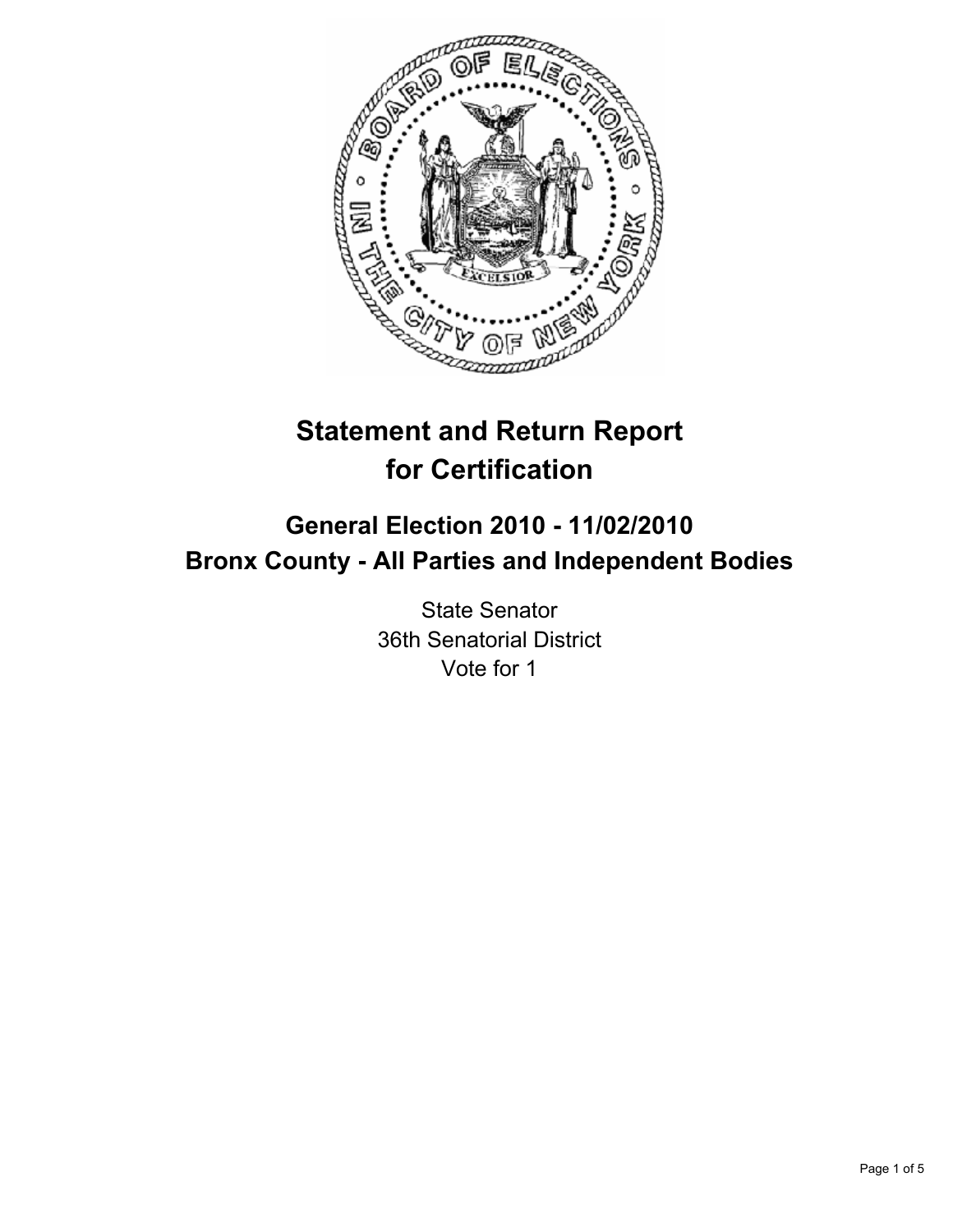

### **Assembly District 76**

| <b>PUBLIC COUNTER</b>              | 1,598 |
|------------------------------------|-------|
| <b>EMERGENCY</b>                   | 0     |
| ABSENTEE/MILITARY                  | 20    |
| AFFIDAVIT                          | 46    |
| <b>Total Ballots</b>               | 1,666 |
| RUTH H THOMPSON (DEMOCRATIC)       | 1,332 |
| ROBERT L DIAMOND (REPUBLICAN)      | 51    |
| ROBERT L DIAMOND (CONSERVATIVE)    | 13    |
| RUTH H THOMPSON (WORKING FAMILIES) | 42    |
| <b>Total Votes</b>                 | 1,438 |
| Unrecorded                         | 228   |

### **Assembly District 77**

| <b>PUBLIC COUNTER</b>              | 3,030 |
|------------------------------------|-------|
| <b>EMERGENCY</b>                   | 0     |
| ABSENTEE/MILITARY                  | 80    |
| <b>AFFIDAVIT</b>                   | 81    |
| <b>Total Ballots</b>               | 3,199 |
| RUTH H THOMPSON (DEMOCRATIC)       | 2,706 |
| ROBERT L DIAMOND (REPUBLICAN)      | 67    |
| ROBERT L DIAMOND (CONSERVATIVE)    | 13    |
| RUTH H THOMPSON (WORKING FAMILIES) | 120   |
| CHARLES BARON (WRITE-IN)           |       |
| <b>Total Votes</b>                 | 2,907 |
| Unrecorded                         | 292   |

### **Assembly District 79**

| <b>PUBLIC COUNTER</b>              | 8,022          |
|------------------------------------|----------------|
| <b>EMERGENCY</b>                   | 0              |
| <b>ABSENTEE/MILITARY</b>           | 132            |
| <b>AFFIDAVIT</b>                   | 180            |
| <b>Total Ballots</b>               | 8,344          |
| RUTH H THOMPSON (DEMOCRATIC)       | 6,987          |
| ROBERT L DIAMOND (REPUBLICAN)      | 180            |
| ROBERT L DIAMOND (CONSERVATIVE)    | 34             |
| RUTH H THOMPSON (WORKING FAMILIES) | 271            |
| CHRISTAL WADE (WRITE-IN)           | 1              |
| CRYSTAL WADE (WRITE-IN)            | $\overline{2}$ |
| NO NAME (WRITE-IN)                 | 1              |
| NURYS LAUREANO (WRITE-IN)          | 1              |
| <b>Total Votes</b>                 | 7,477          |
| Unrecorded                         | 867            |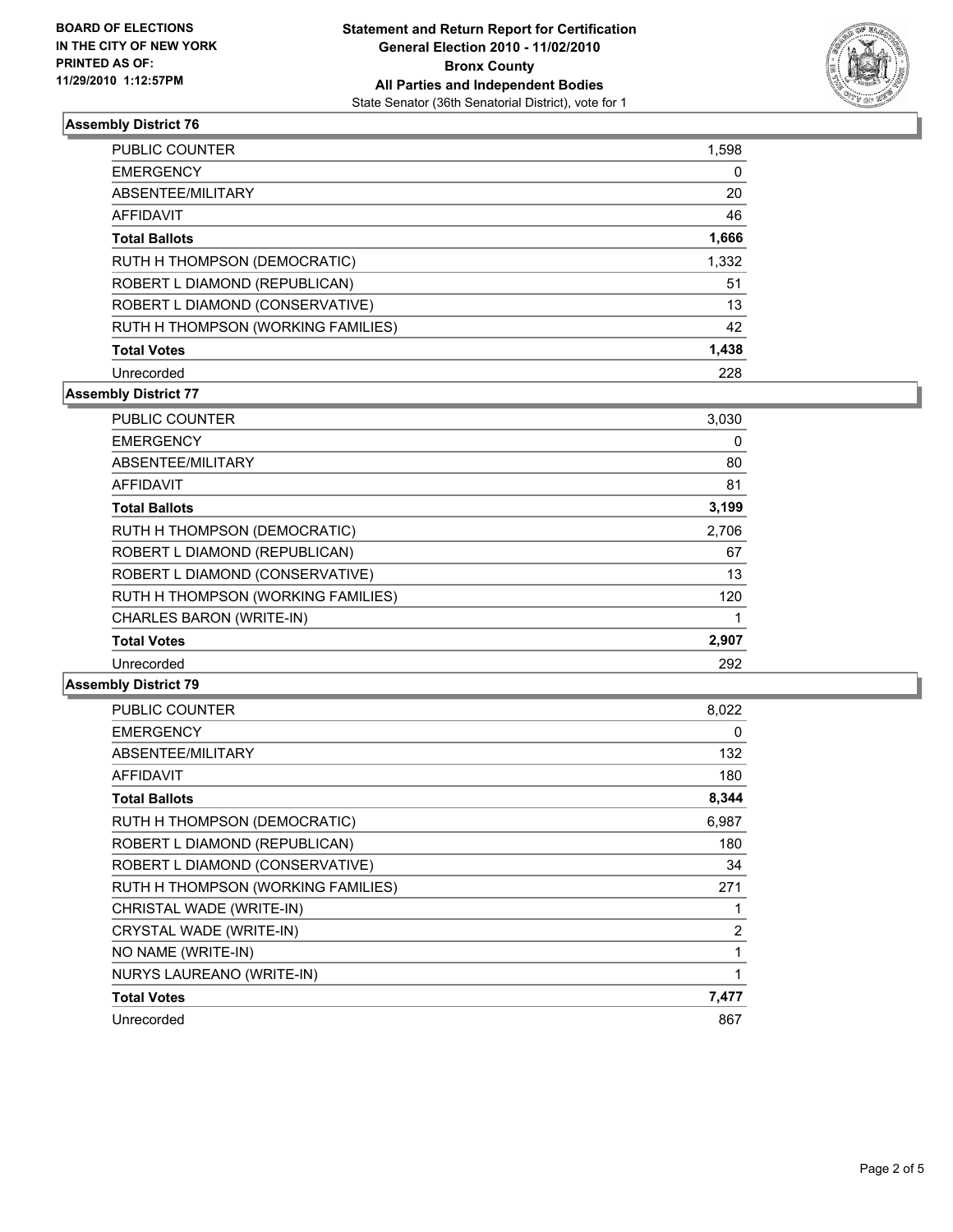

### **Assembly District 80**

| <b>PUBLIC COUNTER</b>              | 1,378 |
|------------------------------------|-------|
| <b>EMERGENCY</b>                   | 0     |
| ABSENTEE/MILITARY                  | 32    |
| AFFIDAVIT                          | 36    |
| <b>Total Ballots</b>               | 1,448 |
| RUTH H THOMPSON (DEMOCRATIC)       | 1,160 |
| ROBERT L DIAMOND (REPUBLICAN)      | 89    |
| ROBERT L DIAMOND (CONSERVATIVE)    | 12    |
| RUTH H THOMPSON (WORKING FAMILIES) | 68    |
| MARK BLANKINSHIP (WRITE-IN)        | 1     |
| <b>Total Votes</b>                 | 1,330 |
| Unrecorded                         | 118   |

**Assembly District 81**

| <b>PUBLIC COUNTER</b>              | 929 |
|------------------------------------|-----|
| <b>EMERGENCY</b>                   | 0   |
| ABSENTEE/MILITARY                  | 15  |
| AFFIDAVIT                          | 34  |
| <b>Total Ballots</b>               | 978 |
| RUTH H THOMPSON (DEMOCRATIC)       | 835 |
| ROBERT L DIAMOND (REPUBLICAN)      | 42  |
| ROBERT L DIAMOND (CONSERVATIVE)    | 15  |
| RUTH H THOMPSON (WORKING FAMILIES) | 28  |
| <b>Total Votes</b>                 | 920 |
| Unrecorded                         | 58  |

### **Assembly District 82**

| <b>PUBLIC COUNTER</b>              | 10.849 |
|------------------------------------|--------|
| <b>EMERGENCY</b>                   | 0      |
| ABSENTEE/MILITARY                  | 172    |
| <b>AFFIDAVIT</b>                   | 124    |
| <b>Total Ballots</b>               | 11,168 |
| RUTH H THOMPSON (DEMOCRATIC)       | 8.844  |
| ROBERT L DIAMOND (REPUBLICAN)      | 496    |
| ROBERT L DIAMOND (CONSERVATIVE)    | 114    |
| RUTH H THOMPSON (WORKING FAMILIES) | 775    |
| CRYSTAL WADE (WRITE-IN)            | 3      |
| <b>Total Votes</b>                 | 10,232 |
| Unrecorded                         | 936    |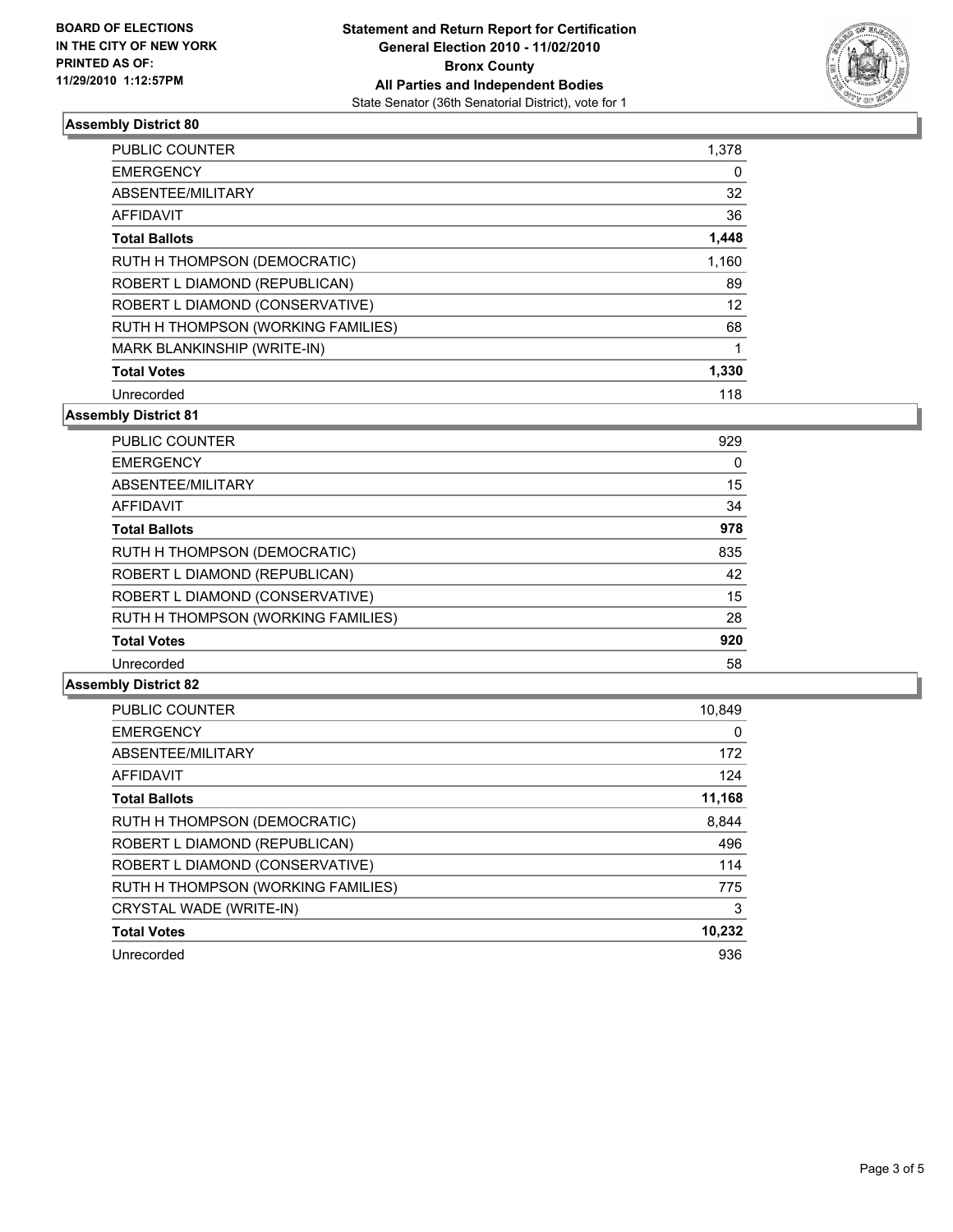

### **Assembly District 83**

| <b>PUBLIC COUNTER</b>              | 17,954 |
|------------------------------------|--------|
| <b>EMERGENCY</b>                   | 0      |
| <b>ABSENTEE/MILITARY</b>           | 331    |
| <b>AFFIDAVIT</b>                   | 420    |
| <b>Total Ballots</b>               | 18,742 |
| RUTH H THOMPSON (DEMOCRATIC)       | 15,796 |
| ROBERT L DIAMOND (REPUBLICAN)      | 431    |
| ROBERT L DIAMOND (CONSERVATIVE)    | 101    |
| RUTH H THOMPSON (WORKING FAMILIES) | 768    |
| CRYSTAL CARREY WADE (WRITE-IN)     | 1      |
| CRYSTAL WADE (WRITE-IN)            | 5      |
| JERMAINE BISHOP (WRITE-IN)         | 1      |
| <b>JIMMY MCMILLAN (WRITE-IN)</b>   | 1      |
| <b>Total Votes</b>                 | 17,104 |
| Unrecorded                         | 1,638  |

#### **Assembly District 86**

| <b>PUBLIC COUNTER</b>              | 16 |
|------------------------------------|----|
| <b>EMERGENCY</b>                   | 0  |
| ABSENTEE/MILITARY                  |    |
| AFFIDAVIT                          |    |
| <b>Total Ballots</b>               | 18 |
| RUTH H THOMPSON (DEMOCRATIC)       | 13 |
| ROBERT L DIAMOND (REPUBLICAN)      |    |
| ROBERT L DIAMOND (CONSERVATIVE)    | 0  |
| RUTH H THOMPSON (WORKING FAMILIES) | 2  |
| <b>Total Votes</b>                 | 16 |
| Unrecorded                         | 2  |